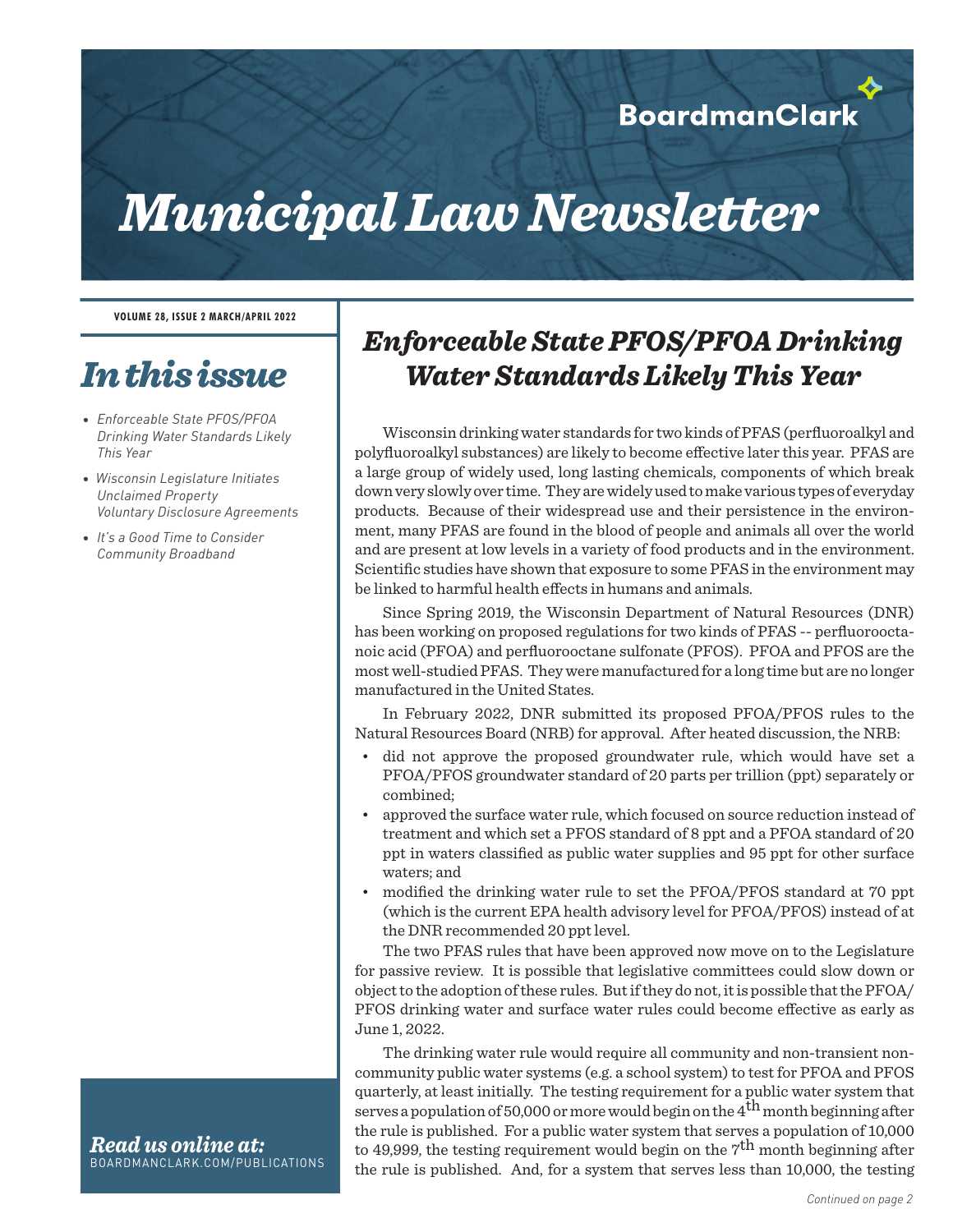### *Wisconsin Legislature Initiates Unclaimed Property Voluntary Disclosure Agreements*

When a party (a holder) is holding property presumed to be abandoned (that is, unclaimed property), the holder must first send notice to the apparent owner and then file a report with the Wisconsin Department of Revenue (DOR) summarizing the held property. *See*Wis. Stats. §§ 177.0401, 177.0501 *et seq.* After filing a report, the holder must generally pay or deliver to the DOR the property described in the report. Wis. Stats. § 177.0603(1). What constitutes "property" under this Chapter is expansive and, of particular interest to municipalities, includes municipal bonds issued by a municipality or any other subdivision of a state and any deposits or refunds owed to customers by utilities. *Id.* § 177.01 *et seq*.

It is only necessary to file a report after the property in question is presumed abandoned, however. For example, for a state or municipal bond, this time period is three years after the bond matures or is called, or when the obligation to pay the principal arises – whichever is earliest. For other properties, such as deposits or refunds owed to a subscriber by a utility, the time period is one year after the deposit or refund becomes payable.

Failure to file may lead to various financial penalties. Wis. Stats. § 177.1204. Therefore, it is in a holder's best interest to promptly file an appropriate report.

If a holder forgets to file a report, is there any way to avoid the penalties? Previously, no. However, the Wisconsin Legislature recently provided a means to potentially avoid liability by passing 2021 Wis. Act 87, which amends Wisconsin Chapter 177 (the Uniform Unclaimed Property Act).

Act 87 provides a means by which a holder of presumedabandoned property can avoid the financial penalties associated with failing to file or improperly filing a required report. To benefit from Act 87, the holder must enter into a voluntary agreement with the DOR between February 1, 2022 and February 28, 2023 and further demonstrate that the holder:

- 1. Failed to file a report or failed to include all relevant property in a filed report.
- 2. Is not under examination or investigation by the DOR.
- 3. Has not received notice from the DOR of an impending investigation.
- 4. Has not received any notices of assessment under Chapter 177, Subchapter X or XI.
- 5. Is not subject to civil or criminal prosecution under Chapter 177.
- 6. Agrees to report and deliver, if possible, any identified property within sixty days of executing the agreement.
- 7. Agrees to perform all duties under Wis. Stats. §177.0501 within 30 days of executing the agreement.
- 8. Agrees to prospective compliance with Chapter 177.
- 9. Agrees to waive all appeal rights under Chapter 177 for the applicable time periods.

If an agreement is executed between the holder and the DOR, the holder is relieved of any and all liability related to the property identified in the agreement for the five reporting periods immediately preceding the agreement's filing date. In addition, the holder must maintain all records relating to the identified property.

A holder entering into an agreement with the DOR should further understand that the DOR may render a prior agreement null and void if at least one of the following applies:

- 1. The holder committed fraud or intentionally misrepresented information to the DOR.
- 2. The DOR determines that the prior-reported property is less than 75% of the value of reportable property for the relevant time period.
- 3. The holder fails to remain in compliance with Chapter 177 for at least the four reporting periods following the final reporting period covered by the agreement.

Practically speaking, entering into an agreement with the DOR for any presumed-abandoned property that has either been improperly reported or that has not been reported at all is a viable means of avoiding potential financial liability and directing any subject property to its rightful owners.

For Wisconsin municipalities, Act 87 may be especially useful when managing municipal bonds, operating municipal utilities, or returning any other forms of property that may end up in their possession. In addition, municipalities should review the separate section on disposal of abandoned personal property, Wis. Stats. §66.0139.

*— Peter Tirella*

#### **PFOS/PFOA Drinking Water Standards**

*Continued from front page*

requirement would begin on the 10<sup>th</sup> month after the rule is published. A system must initially take 4 consecutive quarterly samples for PFOA and PFOS. A system may ask the DNR to waive the last 2 quarters of testing if prior levels are below detection.

Once Wisconsin's 70 ppt PFOS/PFOA drinking water standard becomes effective, it will likely stay in effect until EPA establishes a federal PFOS/PFOA standard. EPA has indicated that it intends to issue a proposed PFOA/PFOS regulation in Fall 2022 and a final regulation in Fall 2023. All expectations are that it will be significantly lower than 70 ppt.

*— Lawrie Kobza*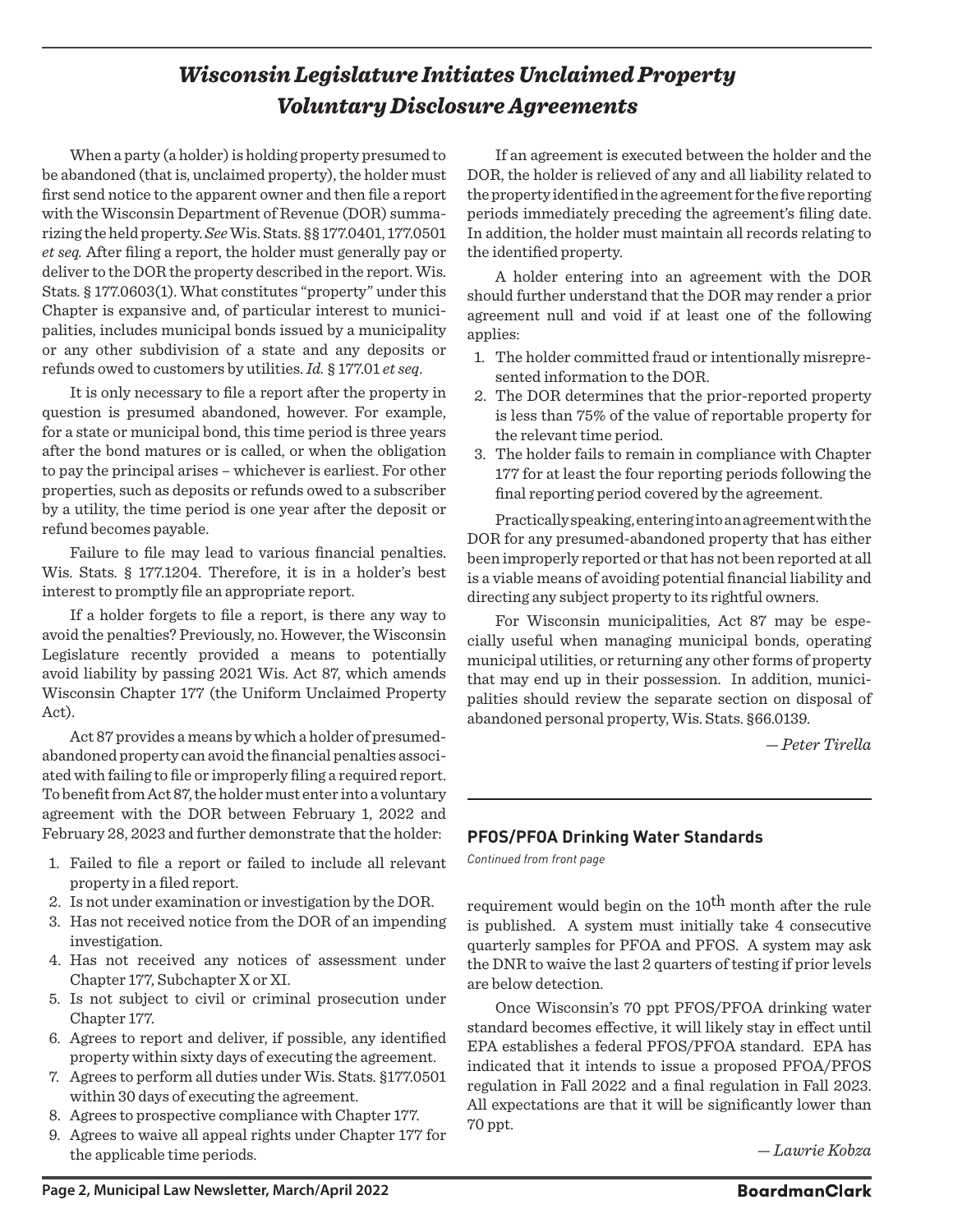#### *It's a Good Time to Consider Community Broadband*

In its historic Infrastructure Investment and Jobs Act, Congress recognized that "[a]ccess to affordable, reliable, high-speed broadband is essential to full participation in modern life in the United States." The Infrastructure Act, signed into law late last year, sets aside an unprecedented 65 billion dollars for broadband funding. While past funding opportunities for broadband have largely focused on private enterprise, these new federal grant programs make broadband funds available to local governments and municipal utilities as well. If your community has been considering municipal broadband (or even if it hasn't), now may be the time to act.

While the Infrastructure Act contains a variety of programs aimed at expanding broadband access, the Broadband Equity Access and Deployment Program ("BEAD") is the largest and most promising source of funding for municipalities looking to expand broadband access in their communities. The BEAD program devotes \$42.45 billion to support projects to construct and deploy broadband networks, with a focus on expanding broadband in unserved and underserved areas.

BEAD will be administered by the National Telecommunications and Information Administration ("NTIA"), which will make direct grants of at least \$100 million to each state, with the remainder allocated among the states based on the number of unserved high-cost areas in each state. The states will then make sub-grants to eligible entities, which include local governments, utilities, and public-private partnerships, as well as private businesses, to fund broadband projects.

BEAD funds may be used for:

- broadband projects targeting unserved and underserved areas;
- broadband projects connecting eligible community anchor institutions such as schools, libraries, public safety entities, and hospitals;
- data collection, broadband mapping, and planning;
- installing internet and Wi-Fi infrastructure or providing reduced-cost broadband within certain unserved or high-poverty multi-family residential buildings; and
- broadband adoption, including programs to provide affordable internet-capable devices

In awarding funding, states must first prioritize unserved service projects, in which 80% or more of the locations served by the project do not have access to reliable broadband service at speeds of at least 25 megabits per second (Mbps) for downloads and 3 Mbps for uploads. After ensuring coverage of all unserved areas, states may then award funds to underserved service projects (in which 80% or more of the locations served by the project do not have access to reliable broadband service at speeds of at least 100 Mbps for downloads and 20 Mbps for uploads) and then to projects connecting eligible community anchor institutions. In awarding funds, states must also prioritize projects in persistent poverty counties or highpoverty areas and consider factors such as the speeds of the proposed broadband service and how long it will take the project to be completed.

In general, grant recipients must provide a matching contribution of 25% of the project costs. However, the match may consist of funds received by the grantee under the CARES Act, the Consolidated Appropriations Act of 2021, or the American Rescue Plan Act, and may also include in-kind contributions.

Broadband networks constructed with BEAD funds must provide reliable broadband service at a speed of not less than 100 Mbps for downloads and 20 Mbps for uploads and must provide access to every customer served by the project who desires broadband service. Grant recipients must begin providing broadband service within four years of receiving the grant, must offer at least one low-cost broadband service option for eligible subscribers, and must carry out public awareness campaigns within the project's service area that are designed to highlight the value and benefits of broadband service. If at any time a grantee is no longer able to provide broadband service to the areas covered by the grant, it must sell the network capacity at a reasonable, wholesale rate on a nondiscriminatory basis to other broadband service providers or public sector entities.

There are a number of variables that will affect the timeline for the distribution of BEAD funds, including how quickly the FCC finishes its new broadband DATA maps, which are still under development. While NTIA must issue a notice of funding opportunity to the states by mid-May, 2022, the states will not be able to submit proposals for grants to the NTIA until after the FCC's broadband maps are complete, likely sometime in 2022. Each state will develop its own process and timeline for awarding BEAD funds for individual broadband projects, subject to the requirements set out in the statute and imposed by the NTIA, but money is not likely to start flowing until 2023. Nevertheless, the time to begin planning an application for BEAD funds is now.

*— Julia K. Potter & Anita T. Gallucci*